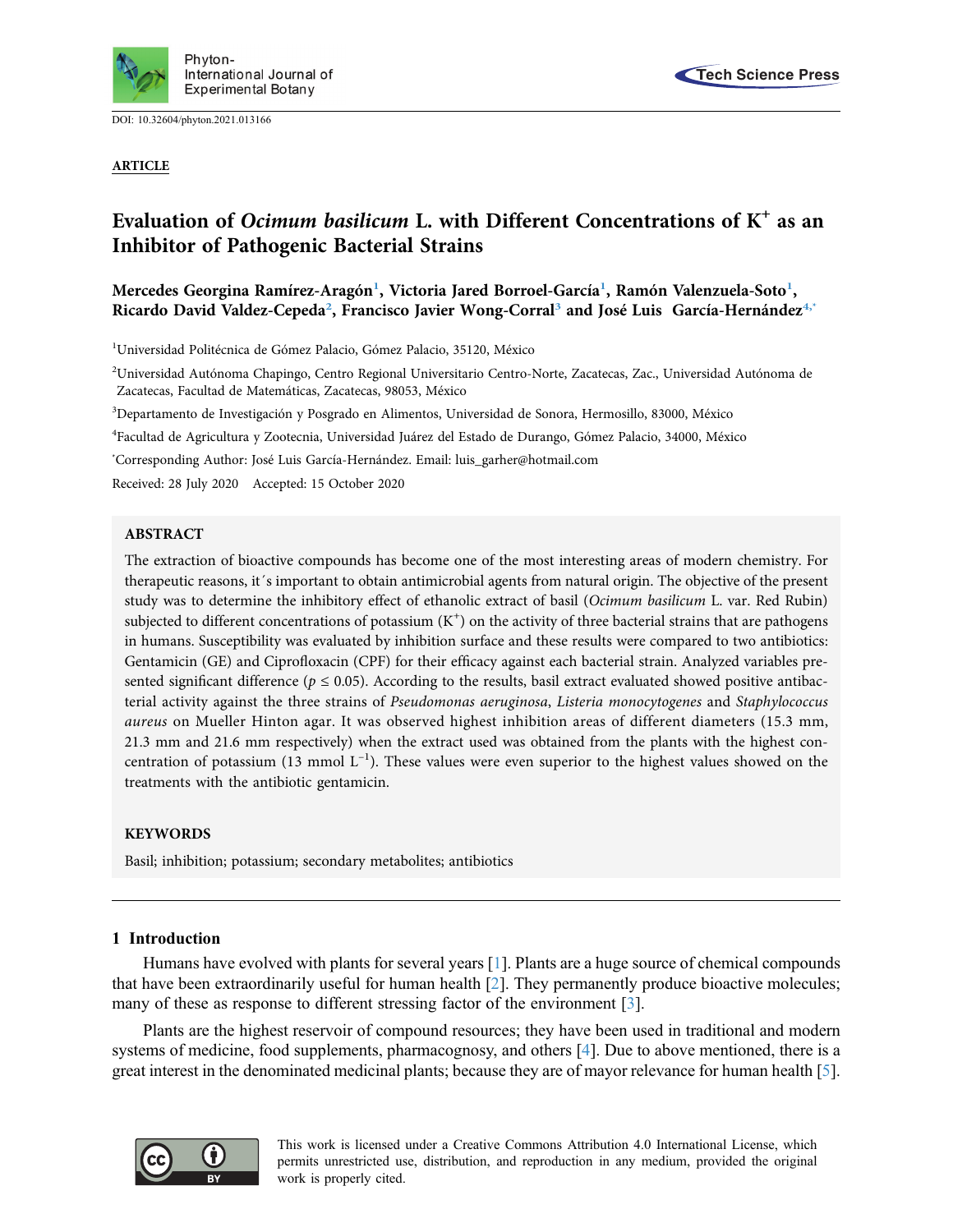Basil (*Ocimum basilicum* L.) is an aromatic medicinal species native to India, Africa and South Asia [\[6\]](#page-6-5). Currently, it is cultivated in many countries around the world [\[7](#page-6-6)[,8\]](#page-6-7). This aromatic species [[9](#page-6-8)] is extensively used in traditional medicine [[10\]](#page-6-9). Basil extracts have showed antimicrobial and antifungal properties [\[11\]](#page-6-10). These properties are attributed to high levels of phenolic compounds, including phenolic acids and flavonoids. These components contribute to the antioxidant capacity of the plant [[11](#page-6-10),[12\]](#page-6-11).

In the other hand, the concentration of minerals existent in plants have a critical role in the resistance of plants to environmental stress factors [[13\]](#page-6-12). Mineral composition in vegetative tissue is essential for many physiological processes, such as photosynthesis, translocation of photosynthates, enzyme activation, and reduction of excess ion uptake, in addition to osmoregulation, nutrient flow, and distribution of primary metabolites. In this respect,  $K^+$  contributes to plant survival [\[14](#page-6-13)].

The antibacterial activity of basil has been proven in different bacteria; Escherichia coli has been most susceptible bacterium [\[15](#page-6-14)]. Such susceptibility may be measured by the diameters of inhibition areas to compare them with diameters observed when an antibiotic known to be effective against this bacterium is used [\[16\]](#page-6-15). Antimicrobial natural agents such as basil constituents are gaining importance in food packaging as they present a lower risk to consumers [\[17](#page-6-16)]. More recently, literature has emerged that offers findings about correlations between the content of antioxidant compounds and antimicrobial activity have been reported [\[18](#page-6-17)].

The issue raised in importance in recent years due to some studies have been realized on some species of Ocimum genus, including O. basilicum L. var. cinammom, O. anisatum, O. purpurescens, O. album, O. thyrsiflorum and O. gratissimum. It has been demonstrated that they present chemical compounds such as oxygenated monoterpenes and phenylpropanoids [[19](#page-6-18)]. According to previous studies, these compounds present antibacterial and antifungal biological activity. For that reason, these plants are positive candidates in the search of secondary metabolites. This, in order to develop an economic and environmentally viable alternative for medicinal use and in the food industry [\[20](#page-7-0)].

The aim of this study was to determine the inhibitory effect of ethanolic extract of basil (var. Red Rubin) on three bacterial strains (Pseudomonas aeruginosa, Listeria monocytogenes and Staphylococcus aureus) by modifying the potassium  $(K^+)$  concentration in crop irrigation.

#### 2 Materials and Methods

#### 2.1 Experimental Location

This investigation was carried out at the Universidad Politécnica de Gómez Palacio (UPGP). The university is located in the community named Vergel, in the city of Gómez Palacio, Durango, Mexico; in the coordinates: 25°38'19.83''N–103°31'52.12''W. The crop of basil was established in the experimental field of this university. Microbiological analyses were realized in the Microbiology Laboratory of the same university.

### 2.2 Basil Crop

The basil variety used in this study was Red Rubin. The sowing was done in 250-cavity polystyrene germination trays and Peat Moss Pro-Mix® (Premier Tech, Ltd., Quebec, Canada) was used as a substrate. After seedlings presented three to four true leaves and a height of 10 cm to 15 cm, they were transplanted into one-gallon black plastic pots, which contained a mixture of sand:perlite (80:20). These pots were maintained in a semi-automatic greenhouse. Temperature and relative humidity values oscillated between 25°C–30°C and 70%–80%, respectively. Plants were irrigated with Stainer solution [[21](#page-7-1)], which was modified with different concentrations of  $K^+$  respect to the treatments applied. The irrigation volume was 9.8 L per day. Irrigation was performed since sowing, every hour for 5 min (automated) using pressure sprayer from 12:00 to 16:00 h until harvest. The management of pests and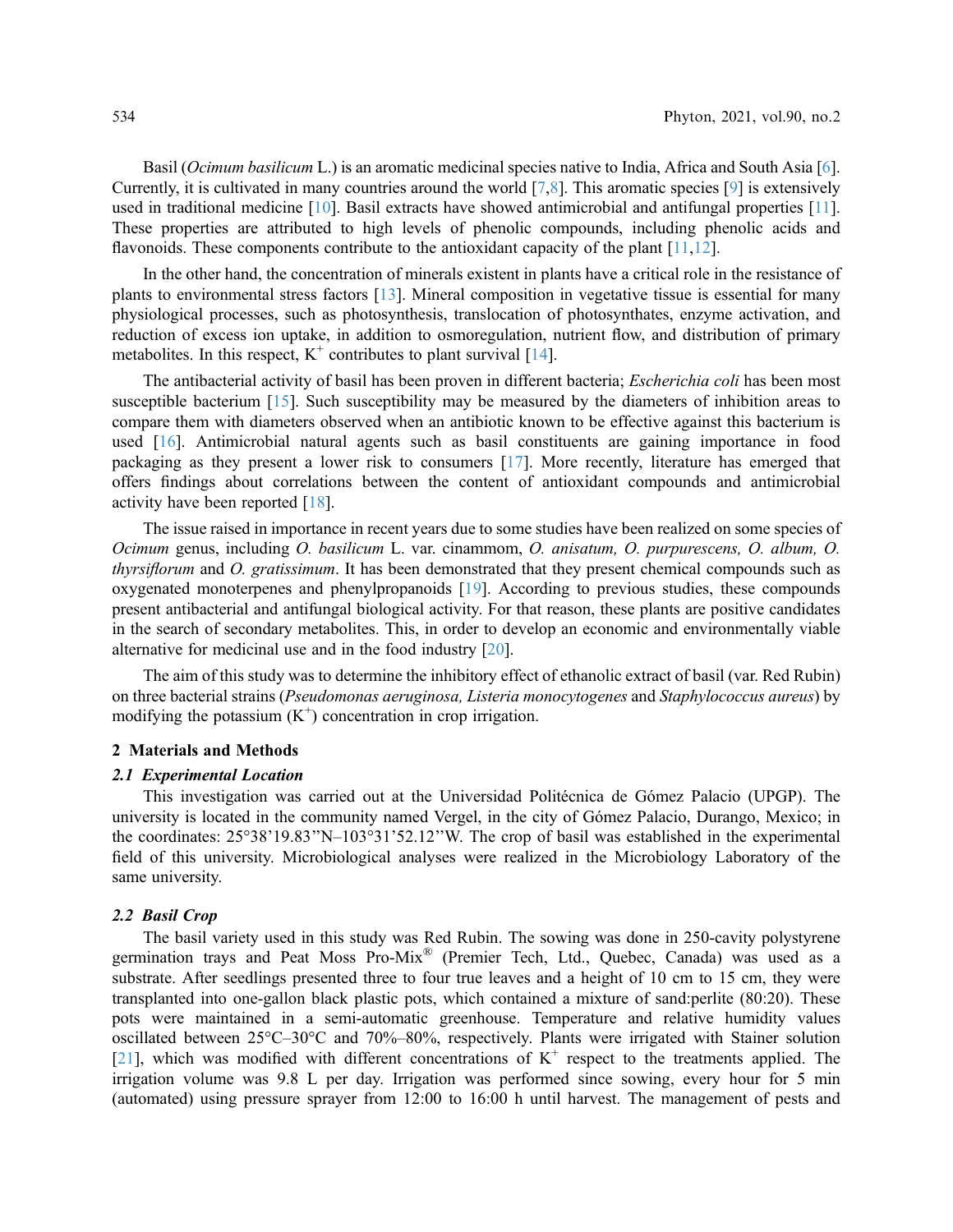diseases was executed in a preventive way, adding garlic extract in irrigation, according to Eagan et al. [[22\]](#page-7-2) the hazards of pests in basil are commonly presented 50 days after sowing. Harvest was performed 45 days after transplanting.

## 2.3 Potassium  $(K^+)$  Treatments on Basil Plants

Basil plants were treated with four concentrations of  $K^+$ . In this respect, reagent KOH was used (Jalmek, Mexico). Four solutions were prepared at concentrations of 7, 9, 11 and 13 mmol  $L^{-1}$  of  $K^+$ .

### 2.4 Preparation of the Extract

In the aftermath of 45 days of transplanting the plants were harvested. Complete plants were cut using only the leaves and stem to obtain the extract. The rest of the plant was discarded.

Collected basil tissues were first washed with abundant clean water. Subsequently, leaves were separated from the stem and placed on blotting paper (both parts) and left to dry at room temperature ( $25 \pm 2$ °C) for 15 days. When samples were dry, they were ground in a blender (Hamilton Beach) and stored at 5°C. Then extracts were performed. A solid-liquid extraction proceeds with 1.0 g of the sample in 10 mL of ethanol. The substance was maintained in stir for 24 h at room temperature  $(25 \pm 2^{\circ}C)$  on a "Stuart" shaker. After 24 h, the sample extract was filtered and the ethanol evaporated using rotatory vacuum evaporator (Buchí<sup>®</sup> Modelo-210, USA) and a water bath (RIOSA® Mexico) at 35°C. The extracts obtained were stored in small bottles at  $-20$ °C.

#### 2.5 Bacterial Strains

The antibacterial effectiveness of basil extract was evaluated using three bacterial strains. One strain Gram negative (P. aeruginosa) and two Gram positive (L. monocytogenes and S. aureus) bacteria. Strains were obtained from the collection of the Biotechnology Laboratory of the UPGP. Viability test of each isolate was developed by each cultured organism in nutrient broth and incubated at 37°C for 24 h.

#### 2.6 Antibacterial Activity of Basil Extract

The sensitivity of the bacteria to the ethanolic extract of basil was evaluated using the disk diffusion technique described by Sahalie et al. [[23\]](#page-7-3) such technique is recognized by the National Committee for Clinical Laboratory Standard. Twenty-seven Petri dishes were set up for each bacterium on Mueller Hinton agar. Such agar was prepared using the Bauer-Kirby technique [\[24](#page-7-4)]. The agar was sterilized and incubated for each microorganism to be evaluated. Sterile filter paper discs (5 mm in diameter and 0.6 mm thick) added with plant extract were placed on the top of Mueller-Hilton agar plates. Each disc was loaded with 50 mL of extract; then agar plates were incubated at 37°C for 24 h [[16\]](#page-6-15). To compare the diameter of the inhibition zone of the extract, same method was performed with standardized antibiotics ([Tab. 1](#page-2-0)). The antibiotics used for comparison were Gentamicin (GE) and Ciprofloxacin (CPF).

<span id="page-2-0"></span>

|  |  |  |  |  |  |  |  |  | <b>Table 1:</b> Inhibition zones (mm) for each antibiotic by the National Committee for Clinical Laboratory Standard |  |
|--|--|--|--|--|--|--|--|--|----------------------------------------------------------------------------------------------------------------------|--|
|--|--|--|--|--|--|--|--|--|----------------------------------------------------------------------------------------------------------------------|--|

| Key Antibiotic              | Concentration Resistant Intermediate Sensible |                 |           |  |
|-----------------------------|-----------------------------------------------|-----------------|-----------|--|
| GE Gentamicin $10 \mu$ g    |                                               | $\mathbf{1}$ .  | $13 - 14$ |  |
| CPF Ciprofloxacin $5 \mu g$ |                                               | $\overline{15}$ | $16 - 20$ |  |

#### 2.7 Statistical Analysis

Variance analysis (ANOVA) of bacterial inhibition was performed using the Statistical Analysis Software [\[25\]](#page-7-5). For those variables that showed significant difference among treatments by the ANOVA, a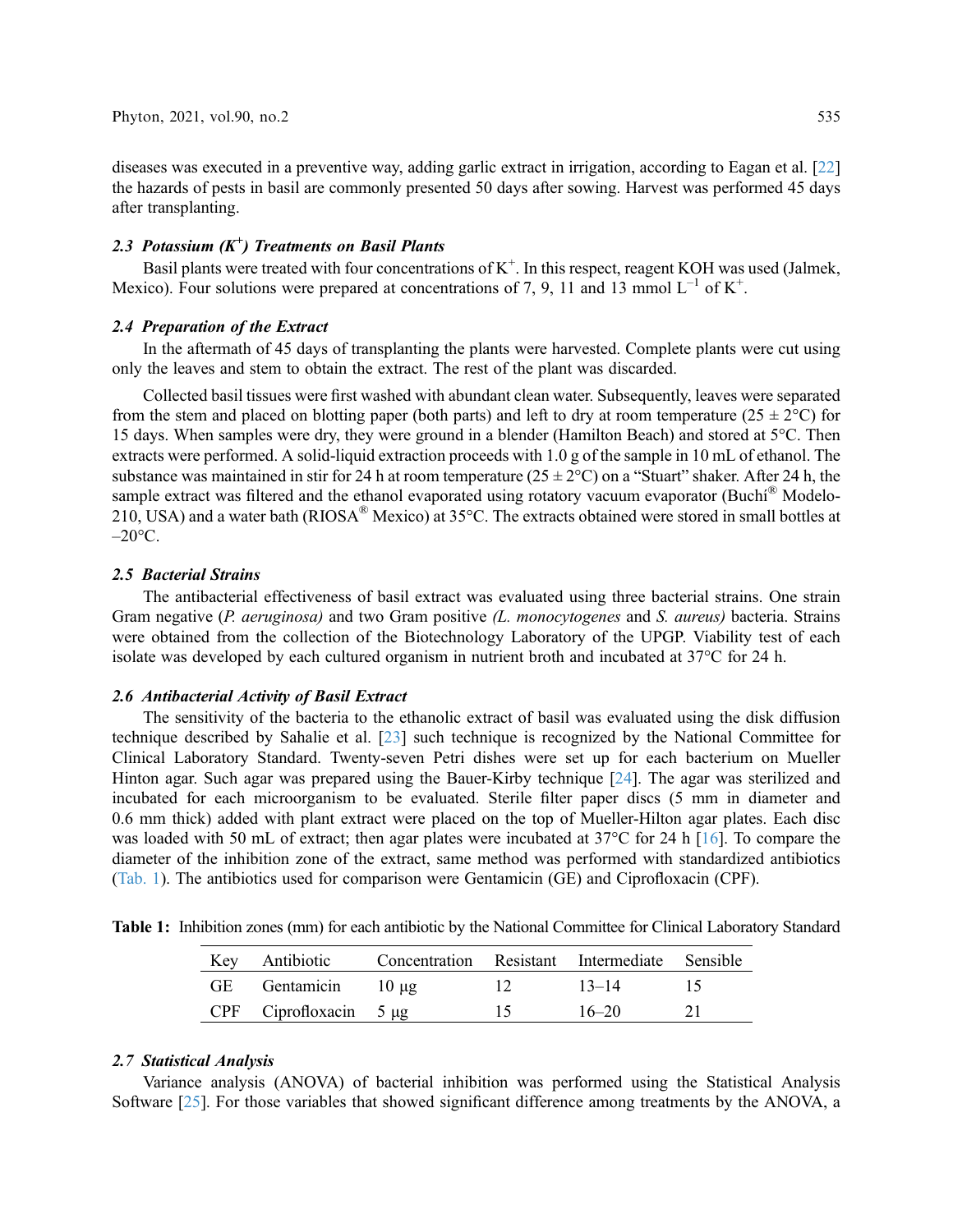mean comparison test was carried out using the LSD with significance value of  $p \le 0.05$  with the same statistical package.

## 3 Results

Results revealed that basil plant extract was potentially effective in suppressing microbial growth for the three strains evaluated (P. *aeruginosa, L. monocytogenes* and S. *aureus*). Evaluation of antibacterial activity of this plant extract was recorded in [Tab. 2](#page-3-0).

<span id="page-3-0"></span>

| Table 2: Antimicrobial screening test of ethanolic basil plant extract at different concentration of $K^+$ against |  |
|--------------------------------------------------------------------------------------------------------------------|--|
| bacterial strains measure by inhibition zones (mm)                                                                 |  |

|                        | Potassium concentrations treatments |                               |                               |                               |  |
|------------------------|-------------------------------------|-------------------------------|-------------------------------|-------------------------------|--|
| Bacteria               | 7 mmol $L^{-1}$                     | 9 mmol $L^{-1}$               | 11 mmol $L^{-1}$              | 13 mmol $L^{-1}$              |  |
| Pseudomonas aeruginosa | $9.3 \pm 0.346$ c                   | $11.3 \pm 0.346$ <sup>b</sup> | $12.6 \pm 0.346$              | $15.3 \pm 0.346$ <sup>a</sup> |  |
| Listeria monocytogenes | $16.3 \pm 0.186$ c                  | $17.6 \pm 0.186$ c            | $19.3 \pm 0.186$ <sup>b</sup> | $21.3 \pm 0.186$ <sup>a</sup> |  |
| Staphylococcus aureus  | $16.3 \pm 0.175$ c                  | $17.6 \pm 0.175$ <sup>b</sup> | $18.6 \pm 0.175$ <sup>b</sup> | $21.6 \pm 0.175$ <sup>a</sup> |  |

Different letter in the same row indicate significant difference between the different treatments in potassium concentrations.

There were observed inhibition zones for L. monocytogenes, S. aureus and P. aeruginosa [\(Tab. 2\)](#page-3-0). Most effective extract retarding microbial growth of all tested pathogenic bacteria was at concentration of 13 mmol  $L^{-1}$  of  $K^+$ . These diameters indicate the sensitivity of bacteria in basil extract presence.

*P. aeruginosa* sensitivity was only observed in presence of highest  $K^+$  concentration extract when it was compared to GE [\(Tab. 3](#page-3-1)) but not for CPF [\(Tab. 4](#page-4-0)). L. monocytogenes revealed sensitivity to the four different  $K^+$  concentrations extracts compared to GE. However, only the extract with the highest concentration of  $K^+$ acquired the diameter size to be compared to CPF. Similar results were reported in the behavior of S. aureus, where the inhibition zones demonstrated sensitive with the four potassium concentrations extract were added; in contrast to the inhibition diameters when are compared with CPF. Thus, only treatment of 13 mmol  $L^{-1}$  of K<sup>+</sup> demonstrated sensitivity ([Tabs. 3](#page-3-1) and [4\)](#page-4-0) for such a species.

<span id="page-3-1"></span>**Table 3:** Bacteria sensitivity in presence of basil extract to different  $K^+$  concentration compared to gentamicin

|                          | Potassium concentrations treatments |         |                                                                   |  |  |
|--------------------------|-------------------------------------|---------|-------------------------------------------------------------------|--|--|
| <b>Bacteria</b>          |                                     |         | 7 mmol $L^{-1}$ 9 mmol $L^{-1}$ 11 mmol $L^{-1}$ 13 mmol $L^{-1}$ |  |  |
| Pseudomonas aeruginosa - |                                     |         |                                                                   |  |  |
| Listeria monocytogenes   | $++$                                | $^{++}$ | $^{++}$                                                           |  |  |
| Staphylococcus aureus    |                                     |         |                                                                   |  |  |

(–): Resistant; (+): Intermediate; (++): Sensible.

The extract with the treatment of 13 mmol  $L^{-1}$  of  $K^+$  revealed sensitivity when it was compared to both antibiotics. Effects on P. aeruginosa (Gram negative) showed inhibition of 100 and 72.8 % compared with GE and CPF respectively. Gram positive strains (L. monocytogenes and S. aureus) obtained 100% inhibition compared with both antibiotics [\(Fig. 1](#page-4-1)).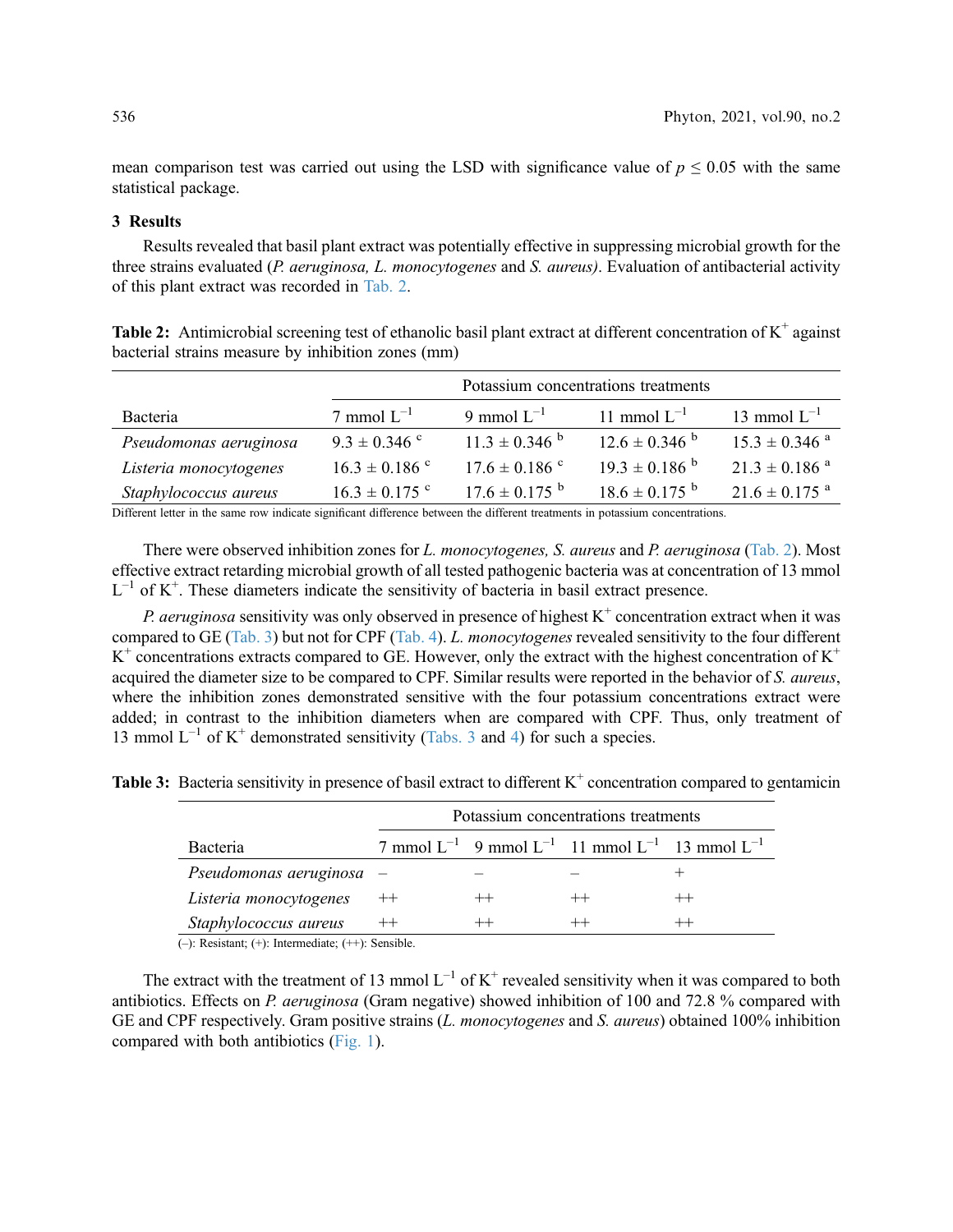|                           | Potassium concentrations treatments |  |                                                                   |  |  |
|---------------------------|-------------------------------------|--|-------------------------------------------------------------------|--|--|
| Bacteria                  |                                     |  | 7 mmol $L^{-1}$ 9 mmol $L^{-1}$ 11 mmol $L^{-1}$ 13 mmol $L^{-1}$ |  |  |
| Pseudomona aeruginosa $-$ |                                     |  |                                                                   |  |  |
| Listeria monocytogenes    |                                     |  |                                                                   |  |  |
| Staphylococcus aureus     |                                     |  |                                                                   |  |  |

<span id="page-4-0"></span>**Table 4:** Bacteria sensitivity in presence of basil extract to different  $K^+$  concentration compared to ciprofloxacin

<span id="page-4-1"></span>(–): Resistant; (+): Intermediate; (++): Sensible



Figure 1: Gentamicin and ciprofloxacin compared with basil extract (13 mmol  $L^{-1}$  of  $K^+$ )

#### 4 Discussion

Plants have always been used as traditional medicine to control and cure many bacterial infections [[26\]](#page-7-6). Since ancient times, medicinal plants have been considered indispensable to treat several diseases [[27\]](#page-7-7). Infectious diseases are the principal cause of morbidity and mortality around the world [\[28](#page-7-8)]. Therefore, methodologies have been developed to known and study the behavior of microorganisms in presence of extracts obtained from plants recognized by their beneficial properties [[29\]](#page-7-9). Disc diffusion methods is extensively used to investigate the antibacterial activity of plant extracts [\[30\]](#page-7-10).

Results of this study indicate that the antibacterial activity of O. basilicum extract was similar for both Gram positive (L. monocytogenes and S. aureus) and Gram negative (P. aeruginosa) strains. This study produced results which corroborate the findings of a great deal from prior works in this field. These results are in accordance with those of Geberikon et al. [[31\]](#page-7-11) who reported inhibition zones of 24.3 and 14 mm for *S. aureus* and *P. aeruginosa* bacteria respectively. These results are consistent with the current study results when the extract used was from the highest concentration of  $K^+$ .

Adam et al. [\[32](#page-7-12)] conducted a study with extracts of basil leaves of Rehan variety where they showed antimicrobial activity for the different strains they used. Comparing S. aureus (13.9 mm diameter) and P. aeruginosa (13.9 mm diameter) strains obtained in the study above mentioned demonstrated lower inhibition zones than those obtained in the present study. It is possible that these results are due to a direct response to different concentrations of  $K^+$  in the nutrient solutions used in irrigation of the plants in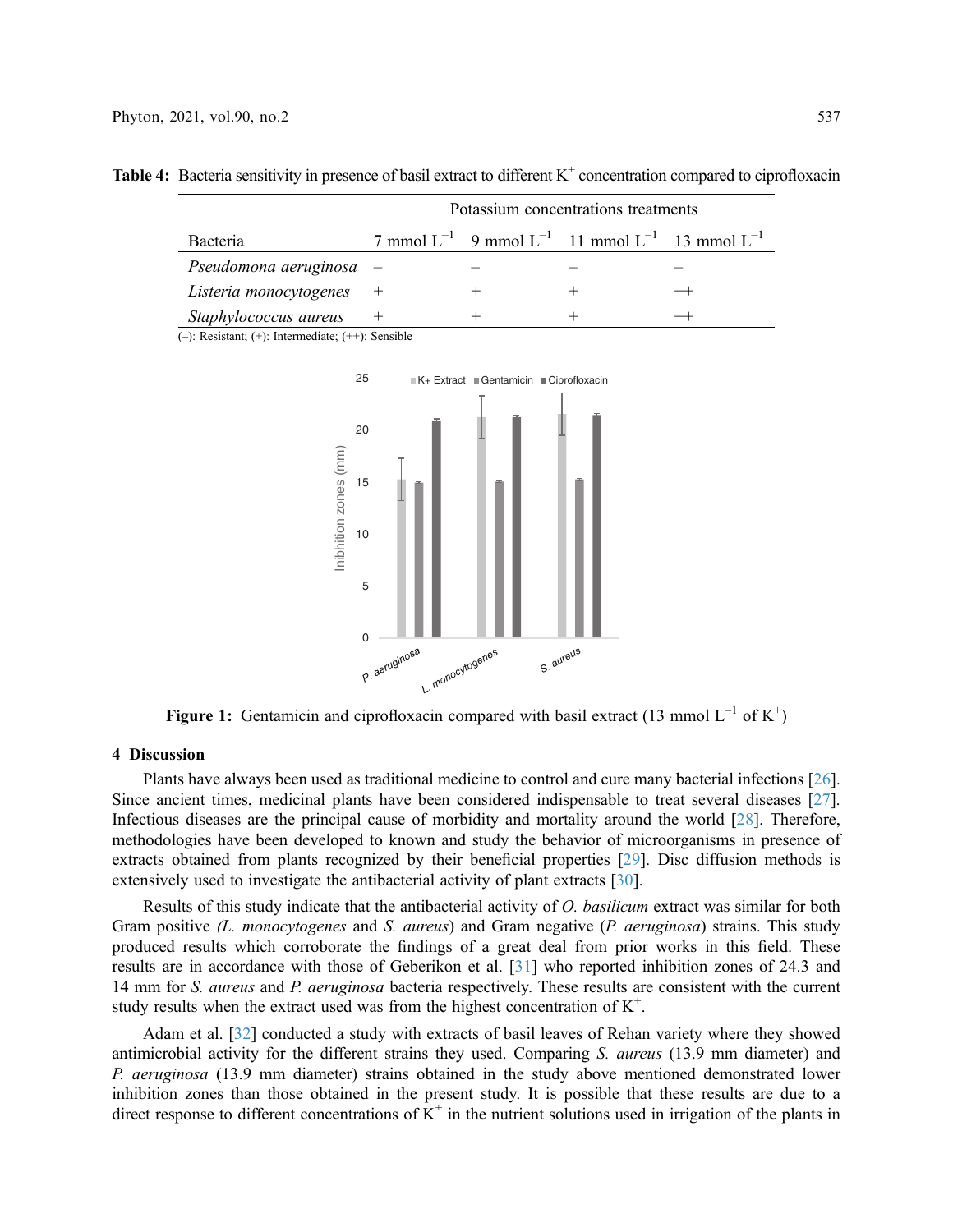their growth stage [[33\]](#page-7-13). Inhibition diameter was higher in presence of highest  $K^+$  concentration extract. However, the inhibited area observed was similar with results reported by Adam et al. [\[32](#page-7-12)] when concentration of the macro element used in the plant was lower. Recently, Marcelino et al. [[34\]](#page-7-14) developed a similar study, the results observed in that evaluation were not optimal  $(\leq 10 \text{ mm})$  when S. *aureus* bacteria was exposed to O. basilicum extract. The diameters obtained from extract demonstrated no inhibition compared with control parameters, in contrast to the results obtained in this work. A possible explanation for this might be that the sample amounts used by the researchers to prepare extracts were less than those reported in this study.

Listeria species (Gram positive bacteria in stick form) are common in the human environment and grow in several food products. Therefore, consumption of food contaminated with L. monocytogenes can constitute a serious health risk [[35\]](#page-7-15). Dimic et al. [[36\]](#page-7-16) reported inhibition areas of 10 mm when the discs in the agar contained 20 mL of O. basilicum extract in presence of L. monocytogenes. These results differ from obtained behavior of L. monocytogenes in the current study where bacterium developed higher inhibition zones, it is worth mentioning the extract quantity on discs was 50 mL in this study.

Samir et al. [\[37](#page-7-17)] determined the antimicrobial activity of different alcoholic basil extracts against pathogenic bacteria such as P. aeruginosa. In that study, inhibition areas ranged from 12 mm to 30 mm in presence of basil, those diameters are similar to those obtained in this study with the extracts of different  $K^+$  concentrations. Similar results were reported in the study by Muniandy et al. [[38\]](#page-7-18) coincided to inhibition zones obtained in the present work. Researchers observed diameters of 20.62 and 17.25 mm in the inhibition of L. monocytogenes and S. aureus respectively when both strains were exposed to raw extracts of blue ginger (Dichorisandra thyrsiflora). This plant is recognized for antibacterial and antifungal activity due to the secondary metabolites present in it [[39](#page-7-19)].

Some studies indicate that  $K^+$  promote amide and protein synthesis and is an enzymatic activator. Those characteristics has been associated to phytonutrient production therefore, has implications for the biochemical synthesis of secondary plant metabolism products [\[40\]](#page-8-0). Such information demonstrates that control of potassium in nutrient solution can be viable to improve nutrition aspect referring to total phenolic compounds and antioxidant capacity without affecting basil yield and the inhibitory capacity against different pathogenic strains [[41\]](#page-8-1). Studies confirm that the flavonoid content destroys the cell wall of bacteria, resulting in cell death and inhibition of the protein synthesis process similar to the mechanism of action of antibiotics [[42\]](#page-8-2). Major inhibition is expressed in basil extract with higher potassium concentration; according to previous study was demonstrated that higher concentration of  $K^+$  available for the plant contributes to increase secondary metabolites [\[43](#page-8-3)].

#### 5 Conclusion

Due to differences in evaluation methodologies for antimicrobial properties and differences in plant compositions of different geographical regions, it is difficult to compare published studies on the antimicrobial activity of O. basilicum. However, established parameters for basil var. Red Rubin developed positive results in the current study. Basil extracts treated with distinct concentrations of  $K^+$ proved a viable alternative for the inhibition of bacterial growth of S. aureus, L. monocytogenes and P. aeruginosa. Extract with the highest dose of  $K^+$  (13 mmol  $L^{-1}$ ) used in the crop indicated superior inhibitory effect on the three strains used. Future research should include the minimum inhibitory concentration (MIC) of basil extract using the same  $K^+$  concentrations modifying the quantity loaded in discs, the antimicrobial activity of extracts varying the plant concentrations, the use of other solvents and extraction techniques to observe bacteria behavior modifying variables mentioned before.

Funding Statement: The authors received no specific funding for this study.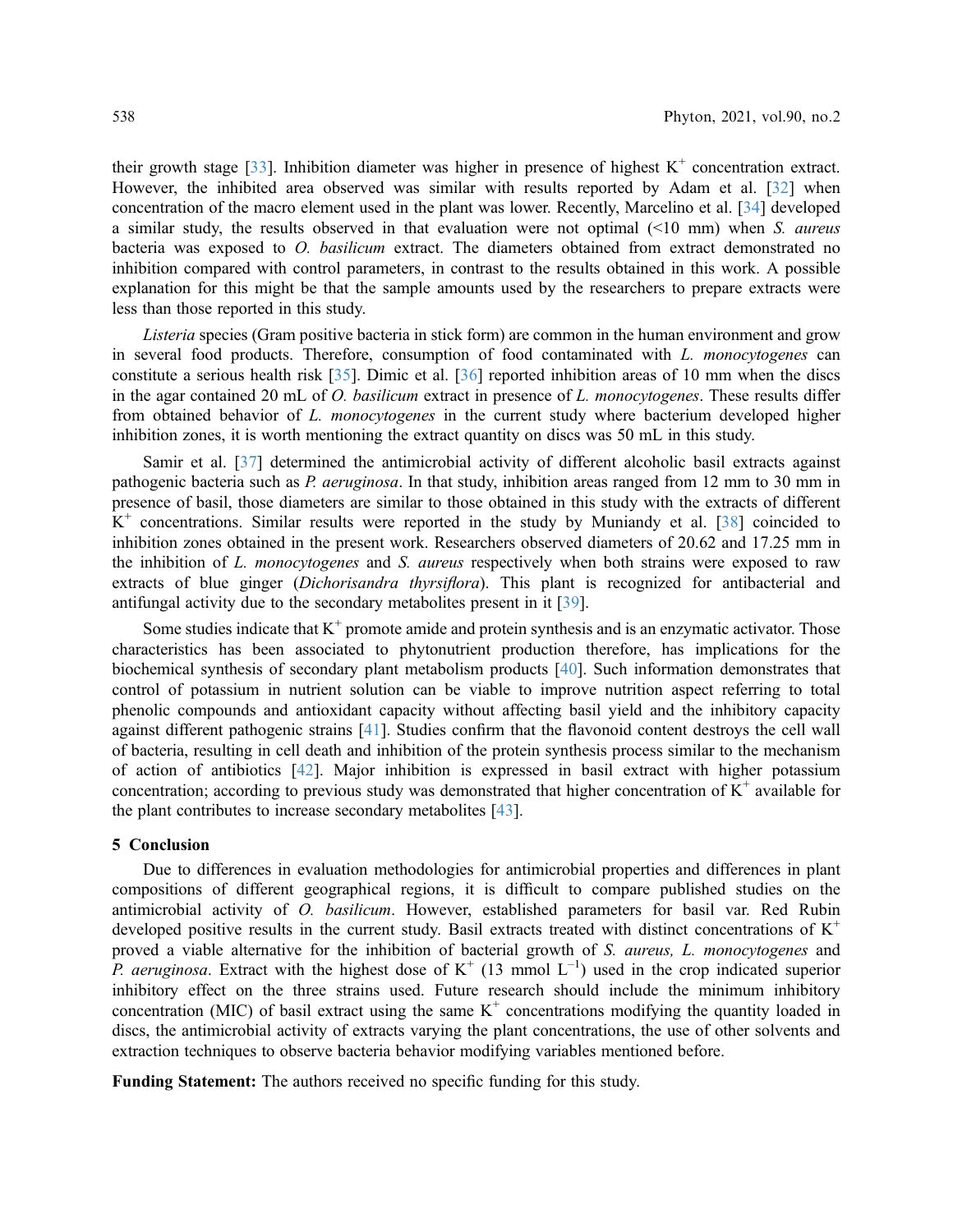Conflicts of Interest: The authors declare that they have no conflicts of interest to report regarding the present study.

#### References

- <span id="page-6-0"></span>1. Lu, D. Y., Lu, T. R. (2019). Herbal medicine in new era. Hospice and Palliative Medicine International Journal, 3(4), 125–130. DOI [10.15406/hpmij.2019.03.00165.](http://dx.doi.org/10.15406/hpmij.2019.03.00165)
- <span id="page-6-1"></span>2. Bernstein, N., Akram, M., Daniyal, M., Koltai, H., Fridlender, M. et al. (2018). Anti-inflammatory potential of medicinal plants: A source for therapeutic secondary metabolites. Advances in Agronomy, 150, 131-183.
- <span id="page-6-2"></span>3. Nduche, M. U., Otaka, C. L. (2019). Phytochemical screening and antimicrobial activity of Talinium triangulare (JACQ) willd, Ocimum gratissimum L. Chromoleana odorata L., and Aloe vera (L.) Burm. F. International Journal of Research in Pharmacy and Biosciences, 6(2), 1–12.
- <span id="page-6-3"></span>4. Srivastava, A. K. (2018). Chapter 1—Significance of medicinal plants in human life. Switzerland: Springer.
- <span id="page-6-4"></span>5. Jamshidi-Kia, F., Lorigooini, Z., Amini-Khoei, H. (2018). Medicinal plants: Past history and future perspective. Journal of Herbmed Pharmacology, 7(1), 1–7. DOI [10.15171/jhp.2018.01.](http://dx.doi.org/10.15171/jhp.2018.01)
- <span id="page-6-5"></span>6. Piras, A., Gonçalves, M. J., Alves, J., Falconieri, D., Porcedda, S. et al. (2018). Ocimum tenuiflorum L. and Ocimum basilicum L., two spices of Lamiaceae family with bioactive essential oils. Industrial Crops and Products, 113, 89–97. DOI [10.1016/j.indcrop.2018.01.024](http://dx.doi.org/10.1016/j.indcrop.2018.01.024).
- <span id="page-6-6"></span>7. Naik, S., Shyam, P., Marx, K. P., Baskari, S., Devi, C. V. R. (2015). Antimicrobial activity and phytochemical analysis of Ocimum tenuiflorum leaf extract. International Journal of PharmTech Research, 8(1), 88–95.
- <span id="page-6-7"></span>8. Nurzyńska-Wierdak, R., Borowski, B., Dzida, K., Zawiślak, G., Kowalski, R. (2013). Essential oil composition of sweet basil cultivars as affected by nitrogen and potassium fertilization. Turkish Journal of Agriculture and Forestry, 37, 427–436.
- <span id="page-6-8"></span>9. Mostafavi, S., Asadi-Gharneh, H. A., Miransari, M. (2019). The phytochemical variability of fatty acids in basil seeds (Ocimum basilicum L.) affected by genotype and geographical differences. Food Chemistry, 276, 700–706. DOI [10.1016/j.foodchem.2018.10.027](http://dx.doi.org/10.1016/j.foodchem.2018.10.027).
- <span id="page-6-9"></span>10. Mannan, A., Hossain, S., Nipa, N. N., Khatun, A., Amin, R. et al. (2019). Macro and micro nutrients in Holy basil (Tulsi): A possible supplement for natural medicine. International Journal of Chemistry Studies, 3(4), 43–47.
- <span id="page-6-10"></span>11. Nguyen, P. M., Kwee, E. M., Niemeyer, E. D. (2010). Potassium rate alters the antioxidant capacity and phenolic concentration of basil (Ocimum basilicum L.) leaves. Food Chemistry, 123(4), 1235–1241. DOI [10.1016/j.](http://dx.doi.org/10.1016/j.foodchem.2010.05.092) [foodchem.2010.05.092](http://dx.doi.org/10.1016/j.foodchem.2010.05.092).
- <span id="page-6-11"></span>12. Lee, J., Scagel, C. F. (2009). Chicoric acid found in basil (Ocimum basilicum L.) leaves. Food Chemistry, 115(2), 650–656. DOI [10.1016/j.foodchem.2008.12.075.](http://dx.doi.org/10.1016/j.foodchem.2008.12.075)
- <span id="page-6-12"></span>13. Yadav, B. K., Sidhu, A. S. (2016). Dynamics of potassium and their bioavailability for plant nutrition, pp. 187– 201. New Delhi: Springer India.
- <span id="page-6-13"></span>14. Amtmann, A., Troufflard, S., Armengaud, P. (2008). The effect of potassium nutrition on pest and disease resistance in plants. Physiologia Plantarum, 133(4), 682–691. DOI [10.1111/j.1399-3054.2008.01075.x.](http://dx.doi.org/10.1111/j.1399-3054.2008.01075.x)
- <span id="page-6-14"></span>15. Upadhyay, R. K., Dwivedi, P. R., Ahmad, S. (2010). Screening of antibacterial activity of six plant essential oils against pathogenic bacterial strains. Journal of Pharmacy Research, 4(4), 1153–1156.
- <span id="page-6-15"></span>16. Romulo, A., Zuhud, E. A. M., Rondevaldova, J., Kokoska, L. (2018). Screening of in vitro antimicrobial activity of plants used in traditional Indonesian medicine. Pharmaceutical Biology, 56(1), 287–293. DOI [10.1080/](http://dx.doi.org/10.1080/13880209.2018.1462834) [13880209.2018.1462834](http://dx.doi.org/10.1080/13880209.2018.1462834).
- <span id="page-6-16"></span>17. Zengin, G., Ferrante, C., Gnapi, D. E., Sinan, K. I., Orlando, G. et al. (2019). Comprehensive approaches on the chemical constituents and pharmacological properties of flowers and leaves of American basil (Ocimum americanum L). Food Research International, 125, 108610. DOI [10.1016/j.foodres.2019.108610](http://dx.doi.org/10.1016/j.foodres.2019.108610).
- <span id="page-6-17"></span>18. Mekinić, G. I., Skroza, D., Ljubenkov, I., Katalinić, V., Šimat, V. (2019). Antioxidant and antimicrobial potential of phenolic metabolites from traditionally used mediterranean herbs and spices. Foods, 8(11), 579. DOI [10.3390/](http://dx.doi.org/10.3390/foods8110579) [foods8110579](http://dx.doi.org/10.3390/foods8110579).
- <span id="page-6-18"></span>19. Singletary, K. W. (2018). Basil: A brief summary of potential health benefits. Nutrition Today, 53(2), 92–97. DOI [10.1097/NT.0000000000000267](http://dx.doi.org/10.1097/NT.0000000000000267).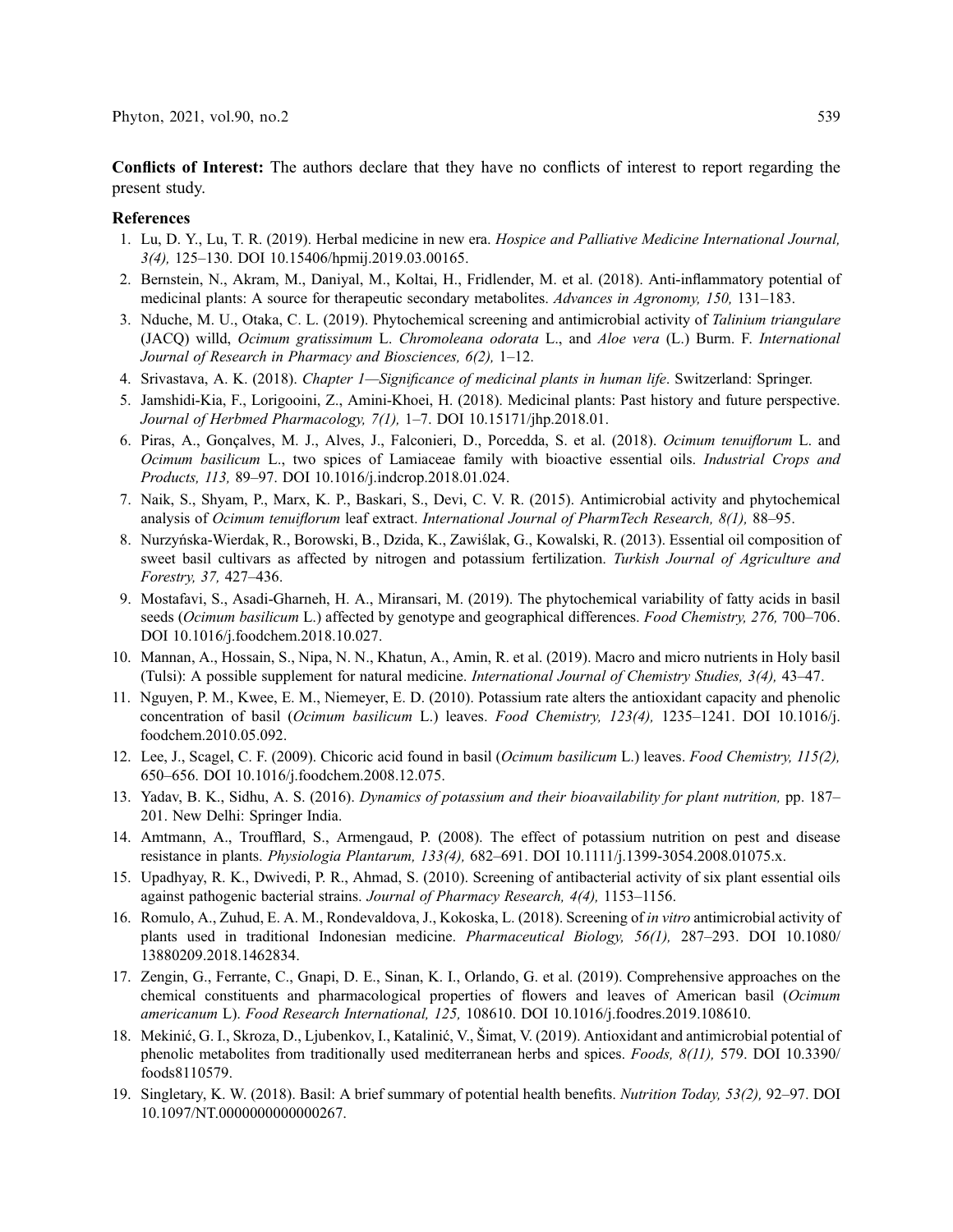- <span id="page-7-0"></span>20. Fernandes, F., Pereira, E., Círić, A., Soković, M., Calhelha, R. C. et al. (2019). Ocimum basilicum var. purpurascens leaves (red rubin basil): A source of bioactive compounds and natural pigments for the food industry. Food & Function, 10(6), 3161–3171. DOI [10.1039/C9FO00578A](http://dx.doi.org/10.1039/C9FO00578A).
- <span id="page-7-1"></span>21. Steiner, A. A. (1961). A universal method for preparing nutrient solutions of a certain desired composition. Plant and Soil, 15(2), 134–154. DOI [10.1007/BF01347224](http://dx.doi.org/10.1007/BF01347224).
- <span id="page-7-2"></span>22. Eagan, S., Dhandayuthapani, U. N. (2018). Organic agriculture: Techniques to improve crop production. Ecofriendly agro-biological techniques for enhancing crop productivity, pp. 1–24. Singapore: Springer Nature.
- <span id="page-7-3"></span>23. Sahalie, N. A., Abrha, L. H., Tolesa, L. D. (2018). Chemical composition and antimicrobial activity of leave extract of Ocimum lamiifolium (Damakese) as a treatment for urinary tract infection. Cogent Chemistry, 4(1), 1466. DOI [10.1080/23312009.2018.1440894](http://dx.doi.org/10.1080/23312009.2018.1440894).
- <span id="page-7-4"></span>24. Bauer, A. W., Kirby, W. M. M., Sherris, J. C., Turck, M. (1966). Antibiotic susceptibility testing by a standardized single disk method. American Journal of Clinical Pathology, 1(45), 493-496. DOI 10.1093/ajcp/45.4 ts.493.
- <span id="page-7-5"></span>25. SAS (2004). Statistical analysis system institute. Cary, NC: SAS Institute.
- <span id="page-7-6"></span>26. Godswill, C. (2019). Medicinal plants: The medical, food, and nutritional biochemistry and uses. International Journal of Advanced Academic Research, 5(11), 220–241.
- <span id="page-7-7"></span>27. Petrovska, B. B. (2012). Historical review of medicinal plants' usage. Pharmacognosy Reviews, 6(11), 1–5. DOI [10.4103/0973-7847.95849](http://dx.doi.org/10.4103/0973-7847.95849).
- <span id="page-7-8"></span>28. Lindahl, J. F., Grace, D. (2015). The consequences of human actions on risks for infectious diseases: A review. Infection Ecology & Epidemiology, 5(1), 30048. DOI [10.3402/iee.v5.30048](http://dx.doi.org/10.3402/iee.v5.30048).
- <span id="page-7-9"></span>29. Abkhoo, J., Jahani, S. (2017). Antibacterial effects of aqueous and ethanolic extracts of medicinal plants against pathogenic strains. International Journal of Infection, 4(2), 20. DOI [10.5812/iji.42624.](http://dx.doi.org/10.5812/iji.42624)
- <span id="page-7-10"></span>30. Mostafa, A. A., Al-Askar, A. A., Almaary, K. S., Dawoud, T. M., Sholkamy, E. N. et al. (2018). Antimicrobial activity of some plant extracts against bacterial strains causing food poisoning diseases. Saudi Journal of Biological Sciences, 25(2), 361–366. DOI [10.1016/j.sjbs.2017.02.004](http://dx.doi.org/10.1016/j.sjbs.2017.02.004).
- <span id="page-7-11"></span>31. Geberikon, G. M., Daboo, A. D., Agbo, E. B. (2018). Phytochemical and antibacterial activities of combined leaves and flower extracts of English camphor basil (Ocimum canum) on some selected bacteria associated with skin infections. International Journal of Contemporary Research and Review, 9(6), 20246–20253. DOI [10.15520/ijcrr/2018/9/06/534.](http://dx.doi.org/10.15520/ijcrr/2018/9/06/534)
- <span id="page-7-12"></span>32. Adam, Z. A., Omer, A. A. (2015). Antibacterial activity of Ocimum basilicum (Rehan) leaf extract against bacterial pathogens in Sudan. American Journal of Research Communication, 3(8), 94–99.
- <span id="page-7-13"></span>33. Hellal, F., El-Sayed, S., Hady, M. A. (2020). Barley responses to potassium fertilization under water stress condition. Plant Archives, 20(1), 3140–3147.
- <span id="page-7-14"></span>34. Marcelino, N., Clara, E. C., Fauhan, K. I., Ramadhana, A. S., Lister, I. N. E. (2020). Comparison of effectiveness of basil leaves ethanol extract with garlic on Staphylococcus aureus bacteria. Biospecies, 13(1), 8–14. DOI [10.22437/biospecies.v13i1.8387](http://dx.doi.org/10.22437/biospecies.v13i1.8387).
- <span id="page-7-15"></span>35. Jordan, K., McAuliffe, O. (2018). Listeria monocytogenes in foods. Food and Nutrition Research, 86, 181–213.
- <span id="page-7-16"></span>36. Dimic, G., Kocic-Tanackov, S., Jovanov, O., Cvetkovic, D., Markov, S. et al. (2012). Antibacterial activity of lemon, caraway and basil extracts on Listeria spp. Acta Periódica Tecnológica, 43(1), 239–246.
- <span id="page-7-17"></span>37. Samir, W., Haggag, M., Abo El-Nasr, A. A. (2015). Biological activity of extracts from olive and basil leaves against pathogenic microbial isolates. Egyptian Journal of Medical Microbiology, 24(2), 1–9. DOI [10.12816/0026081](http://dx.doi.org/10.12816/0026081).
- <span id="page-7-18"></span>38. Muniandy, P., Paramasivam, M., Chear, N. J. Y., Singh, D., Kernain, D. (2019). A study of antibacterial efficacy of Alpinia galangal extracts against Staphylococcus aureus, Staphylococcus epidermidis and Listeria monocytogenes. Journal of Pharmaceutical Sciences and Research, 11(8), 3061–3066.
- <span id="page-7-19"></span>39. Chouni, A., Paul, S. (2017). A review on phytochemical and pharmacological potential of Alpinia galanga. Pharmacognosy Journal, 10(1), 9–15. DOI [10.5530/pj.2018.1.2.](http://dx.doi.org/10.5530/pj.2018.1.2)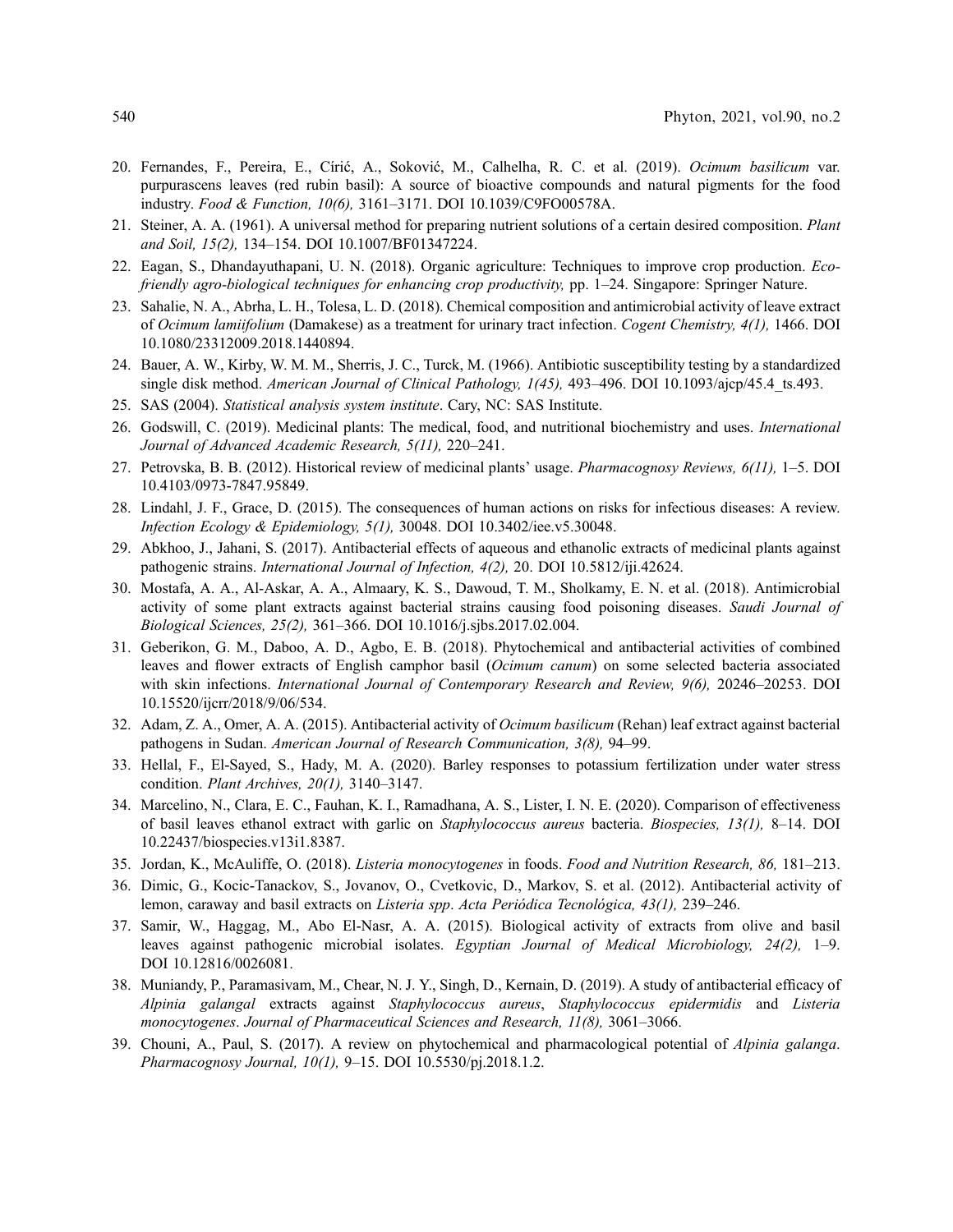- <span id="page-8-0"></span>40. Inthichack, P., Nishimura, Y., Fukumoto, Y. (2012). Effect of potassium sources and rates on plant growth, mineral absorption, and the incidence of tip burn in cabbage, celery, and lettuce. Horticulture, Environment, and Biotechnology, 53(2), 135–142. DOI [10.1007/s13580-012-0126-z](http://dx.doi.org/10.1007/s13580-012-0126-z).
- <span id="page-8-1"></span>41. Mardanluo, S., Souri, M. K., Ahmadi, M. (2018). Plant growth and fruit quality of two pepper cultivars under different potassium levels of nutrient solutions. Journal of Plant Nutrition, 41(12), 1604-1614. DOI [10.1080/](http://dx.doi.org/10.1080/01904167.2018.1463383) [01904167.2018.1463383](http://dx.doi.org/10.1080/01904167.2018.1463383).
- <span id="page-8-2"></span>42. Threenesia, A., Ramadhian, M. R. (2019). Perbandingan efek pemberian ekstrak etanol daun kemangi (Ocimum sanctum L.) terhadap daya hambat pertumbuhan Staphylococcus aureus dan Salmonella typhi secara in vitro. Journal Agromedicine, 6(1), 120–124.
- <span id="page-8-3"></span>43. Salas-Pérez, L., Fornari-Reale, T., Preciado-Rangel, P., García-Hernández, J., Sánchez-Chávez, E. et al. (2018). Cultivar variety and added potassium influence the nutraceutical and antioxidant content in hydroponically grown basil (Ocimum basilicum L.). Agronomy, 8(2), 13. DOI [10.3390/agronomy8020013](http://dx.doi.org/10.3390/agronomy8020013).